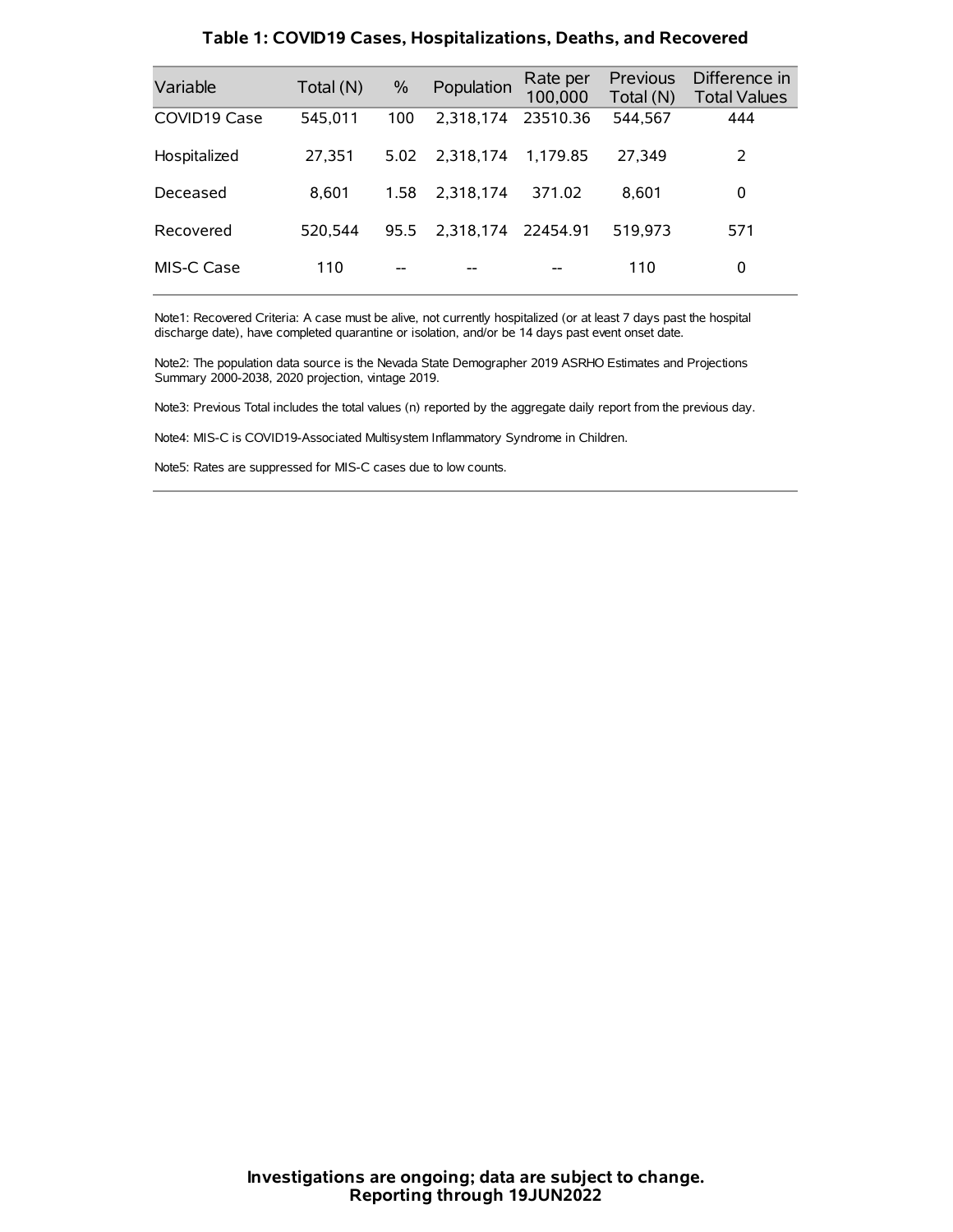## **Table 2: COVID19 Cases**

| Variable                     | Outcome                           | $\mathsf{N}$ | $\%$ | Population | Rate per<br>100,000 |
|------------------------------|-----------------------------------|--------------|------|------------|---------------------|
| Age Categories               | Aged 4 or less                    | 13977        | 2.56 | 149,165    | 9370.2              |
|                              | Aged 5 to 17                      | 66306        | 12.2 | 406,595    | 16308               |
|                              | Aged 18 to 24                     | 61556        | 11.3 | 216,762    | 28398               |
|                              | Aged 25 to 49                     | 242560       | 44.5 | 803,732    | 30179               |
|                              | Aged 50 to 64                     | 101968       | 18.7 | 423,461    | 24080               |
|                              | Aged 64+                          | 58481        | 10.7 | 318,459    | 18364               |
|                              | Unknown                           | 163          | 0.03 |            |                     |
| <b>Birth Sex</b>             | Female                            | 283656       | 52.0 | 1,160,285  | 24447               |
|                              | Male                              | 256980       | 47.2 | 1,157,889  | 22194               |
|                              | Unknown                           | 4375         | 0.80 |            |                     |
| Race/Ethnicity               | Hispanic                          | 152541       | 28.0 | 763,053    | 19991               |
|                              | White                             | 142740       | 26.2 | 1,006,929  | 14176               |
|                              | <b>Black</b>                      | 51853        | 9.51 | 262,671    | 19741               |
|                              | Asian or Pacific Islander         | 46765        | 8.58 | 270,209    | 17307               |
|                              | American Indian, Eskimo, or Aleut | 2110         | 0.39 | 15,311     | 13781               |
|                              | Other                             | 39673        | 7.28 |            |                     |
|                              | Unknown                           | 109329       | 20.1 |            |                     |
| Underlying Medical Condition | Yes                               | 83670        | 15.4 |            |                     |
|                              | No/Unknown                        | 461341       | 84.6 |            |                     |

Note1: Breakdown of Race is exlusively non-Hispanic.

Note2: Underlying Medical Condition is any identified health condition.

Note3: The population data source is the Nevada State Demographer 2019 ASRHO Estimates and Projections Summary 2000-2038, 2020 projection, vintage 2019.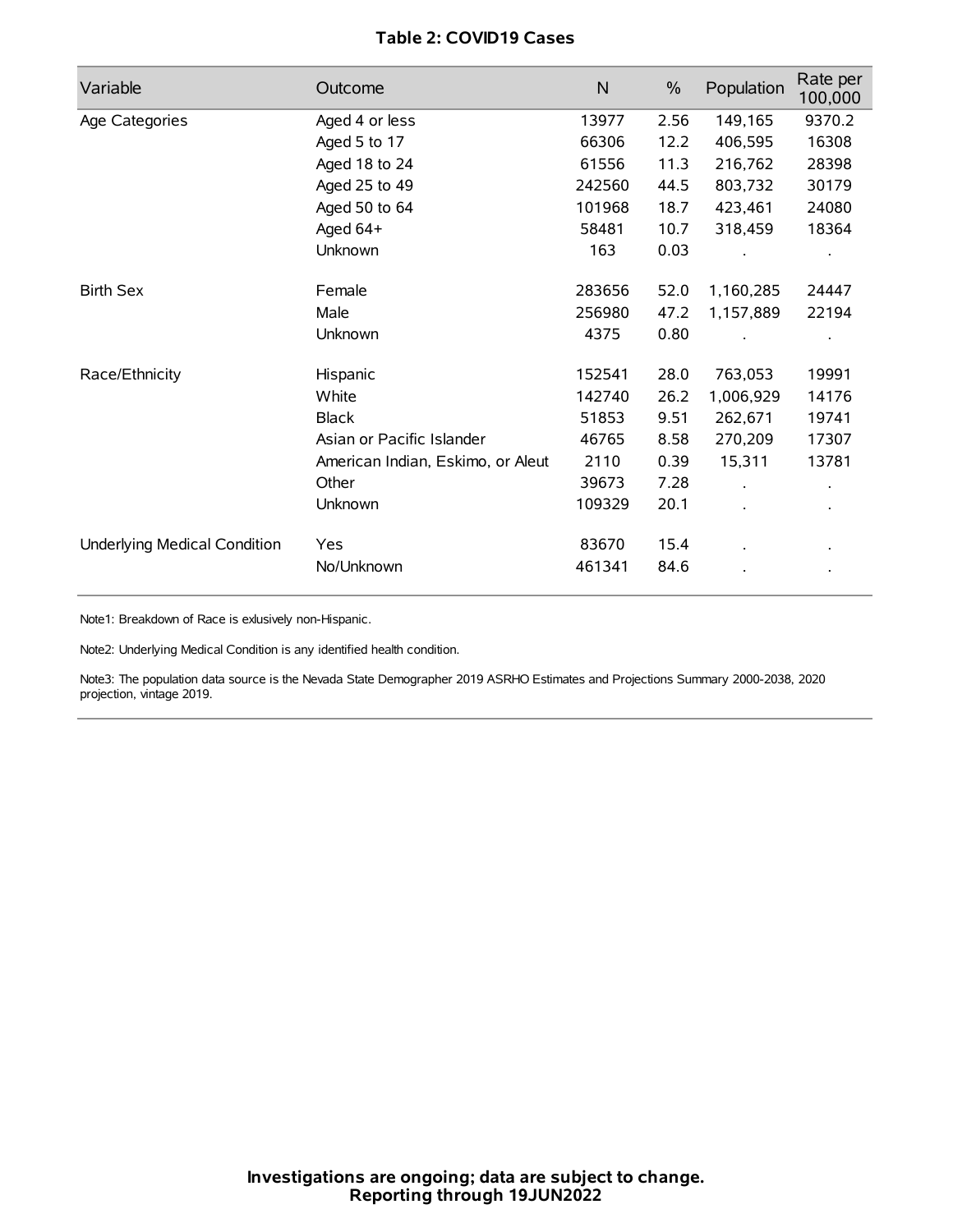| Variable         | Outcome                           | $\mathsf{N}$ | $\%$ | Population | Rate per<br>100,000 |
|------------------|-----------------------------------|--------------|------|------------|---------------------|
| Age Categories   | Aged 4 or less                    | 264          | 1.0  | 149,165    | 176.99              |
|                  | Aged 5 to 17                      | 358          | 1.3  | 406,595    | 88.05               |
|                  | Aged 18 to 24                     | 591          | 2.2  | 216,762    | 272.65              |
|                  | Aged 25 to 49                     | 6378         | 23.3 | 803,732    | 793.55              |
|                  | Aged 50 to 64                     | 7406         | 27.1 | 423,461    | 1748.9              |
|                  | Aged 64+                          | 12352        | 45.2 | 318,459    | 3878.7              |
|                  | Unknown                           | 2            | 0.0  |            |                     |
| <b>Birth Sex</b> | Female                            | 12258        | 44.8 | 1,160,285  | 1056.5              |
|                  | Male                              | 15064        | 55.1 | 1,157,889  | 1301.0              |
|                  | Unknown                           | 29           | 0.1  |            |                     |
| Race/Ethnicity   | Hispanic                          | 7114         | 26.0 | 763,053    | 932.31              |
|                  | White                             | 10757        | 39.3 | 1,006,929  | 1068.3              |
|                  | <b>Black</b>                      | 3918         | 14.3 | 262,671    | 1491.6              |
|                  | Asian or Pacific Islander         | 2824         | 10.3 | 270,209    | 1045.1              |
|                  | American Indian, Eskimo, or Aleut | 130          | 0.5  | 15,311     | 849.04              |
|                  | Other                             | 1030         | 3.8  |            |                     |
|                  | Unknown                           | 1578         | 5.8  |            |                     |

## **Table 3: COVID19 Hospitalizations - General Characteristics**

Note1: Breakdown of Race is exlusively non-Hispanic.

Note2: The population data source is the Nevada State Demographer 2019 ASRHO Estimates and Projections Summary 2000-2038, 2020 projection, vintage 2019.

Note3: Rates for categories with fewer than 12 cases are suppressed due to high relative standard error.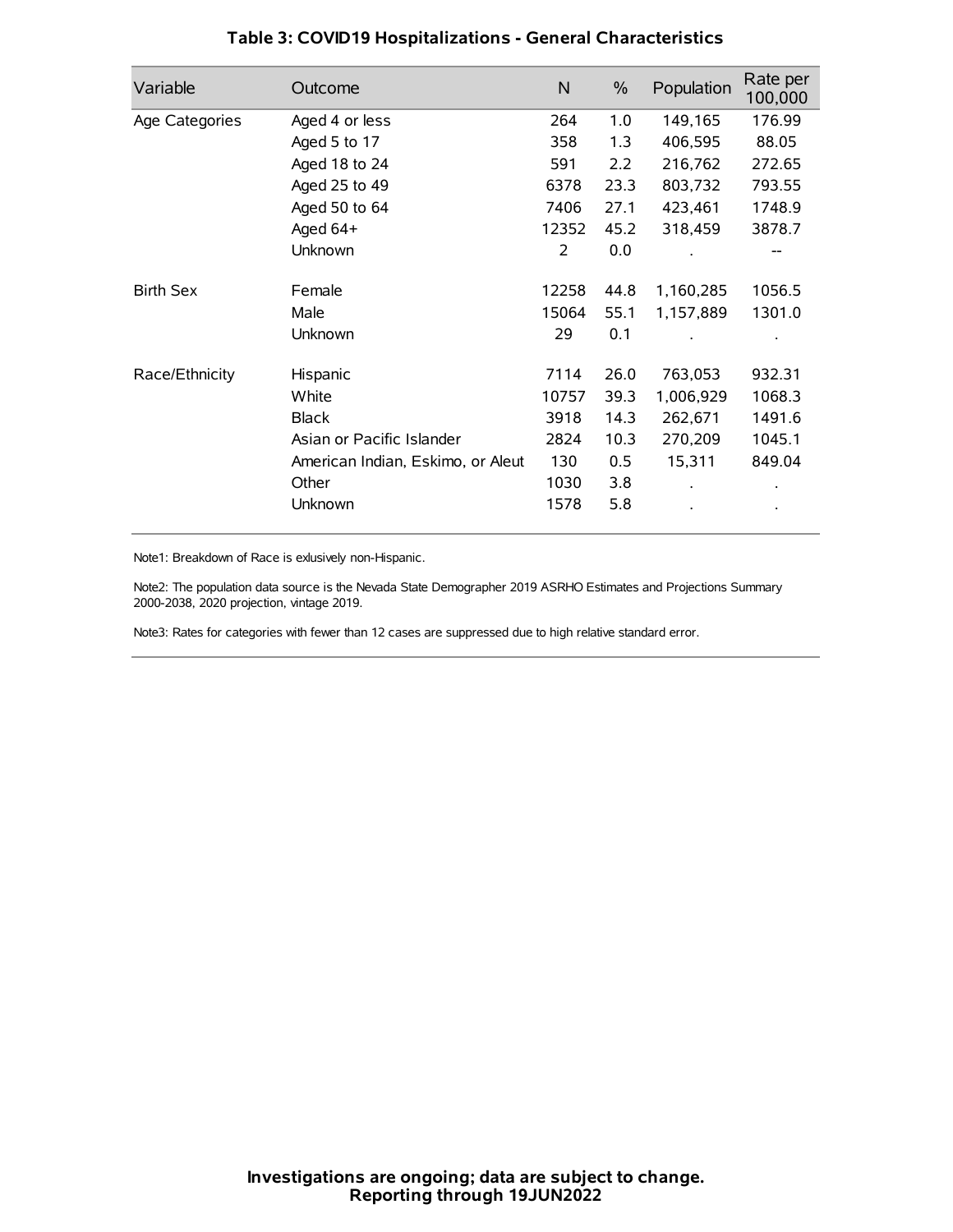| Variable                            | Outcome   | N     | $\frac{0}{0}$ |
|-------------------------------------|-----------|-------|---------------|
| Deceased                            | Yes       | 6968  | 25.5          |
|                                     | No        | 20383 | 74.5          |
| ICU                                 | Yes       | 6557  | 24.0          |
|                                     | <b>No</b> | 20794 | 76.0          |
| Intubated                           | Yes       | 3115  | 11.4          |
|                                     | No        | 24236 | 88.6          |
| <b>Underlying Medical Condition</b> | Yes       | 17082 | 62.5          |
|                                     | <b>No</b> | 10269 | 37.5          |
| Hypertension                        | Yes       | 10030 | N/A           |
| Immunocompromised                   | Yes       | 628   | N/A           |
| Chronic Heart Disease               | Yes       | 3644  | N/A           |
| Chronic Liver Disease               | Yes       | 389   | N/A           |
| Chronic Kidney Disease              | Yes       | 2498  | N/A           |
| <b>Diabetes</b>                     | Yes       | 7138  | N/A           |
| Neurologic/Neurodevelopmental       | Yes       | 1275  | N/A           |
| Chronic Lung Disease                | Yes       | 4217  | N/A           |
| <b>Historically Healthy</b>         | Yes       | 4814  | N/A           |
| Other                               | Yes       | 7194  | N/A           |

# **Table 4: COVID19 Hospitalizations - Morbidity**

Note1: Underlying Medical Condition is any identified health condition.

Note2: The breakdown of health conditions are not mutually exlusive (i.e., a person can have more than one risk factor).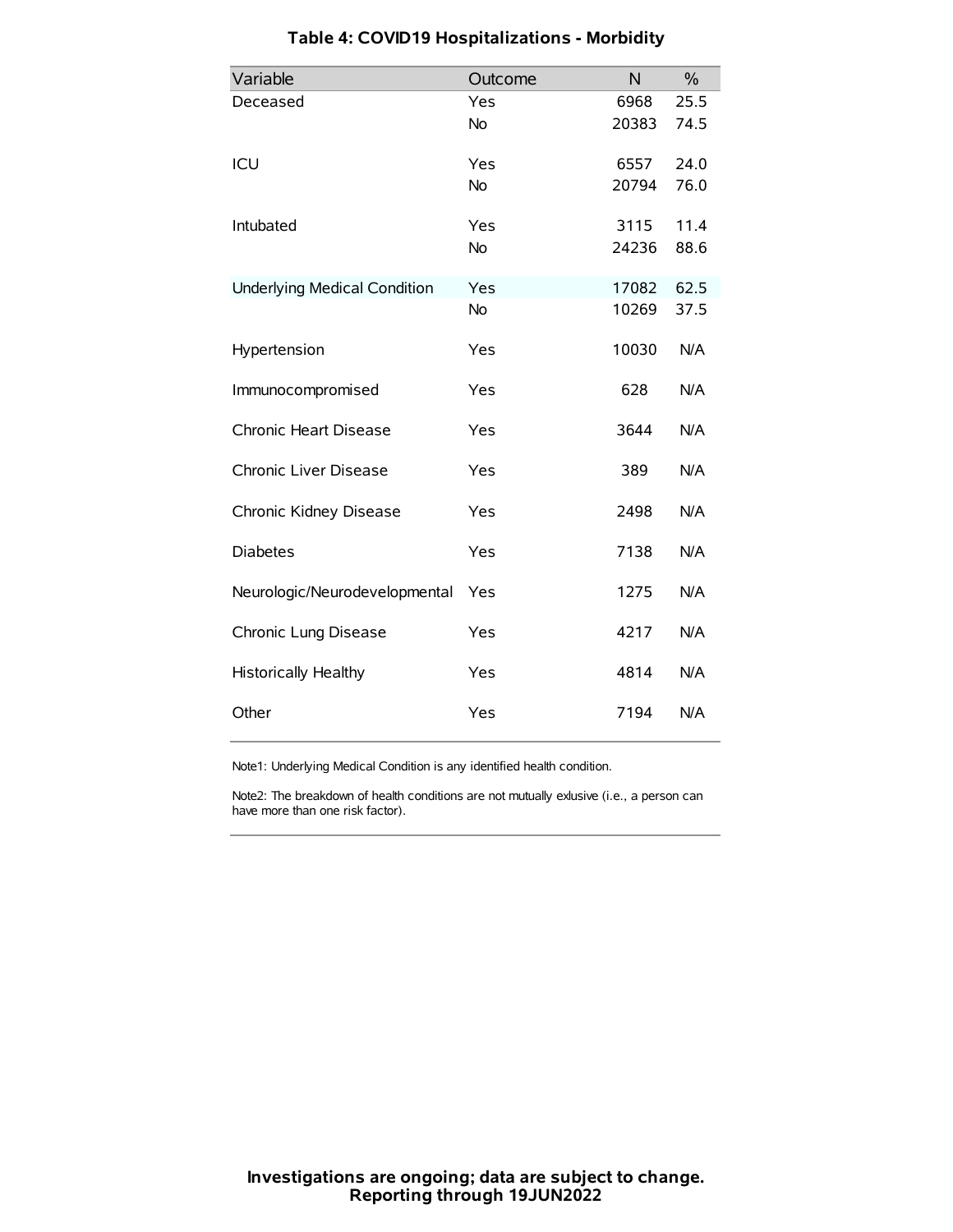| Variable         | Outcome                           | N    | $\frac{0}{0}$ | Population | Rate per<br>100,000 |
|------------------|-----------------------------------|------|---------------|------------|---------------------|
| Age Categories   | Aged 4 or less                    | 3    | 0.0           | 149,165    |                     |
|                  | Aged 5 to 17                      | 7    | 0.1           | 406,595    |                     |
|                  | Aged 18 to 24                     | 20   | 0.2           | 216,762    | 9.23                |
|                  | Aged 25 to 49                     | 728  | 8.5           | 803,732    | 90.58               |
|                  | Aged 50 to 64                     | 1841 | 21.4          | 423,461    | 434.75              |
|                  | Aged $64+$                        | 6002 | 69.8          | 318,459    | 1884.7              |
| <b>Birth Sex</b> | Female                            | 3399 | 39.5          | 1,160,285  | 292.95              |
|                  | Male                              | 5201 | 60.5          | 1,157,889  | 449.18              |
|                  | Unknown                           | 1    | 0.0           |            | --                  |
| Race/Ethnicity   | Hispanic                          | 1996 | 23.2          | 763,053    | 261.58              |
|                  | White                             | 4301 | 50.0          | 1,006,929  | 427.14              |
|                  | <b>Black</b>                      | 1109 | 12.9          | 262,671    | 422.20              |
|                  | Asian or Pacific Islander         | 1054 | 12.3          | 270,209    | 390.07              |
|                  | American Indian, Eskimo, or Aleut | 48   | 0.6           | 15,311     | 313.49              |
|                  | Other                             | 83   | 1.0           |            |                     |
|                  | Unknown                           | 10   | 0.1           |            |                     |

### **Table 5: COVID19 Deaths - General Characteristics**

Note1: Breakdown of Race is exlusively non-Hispanic.

Note2: The population data source is the Nevada State Demographer 2019 ASRHO Estimates and Projections Summary 2000-2038, 2020 projection, vintage 2019.

Note3: Rates for categories with fewer than 12 cases are suppressed due to high relative standard error.